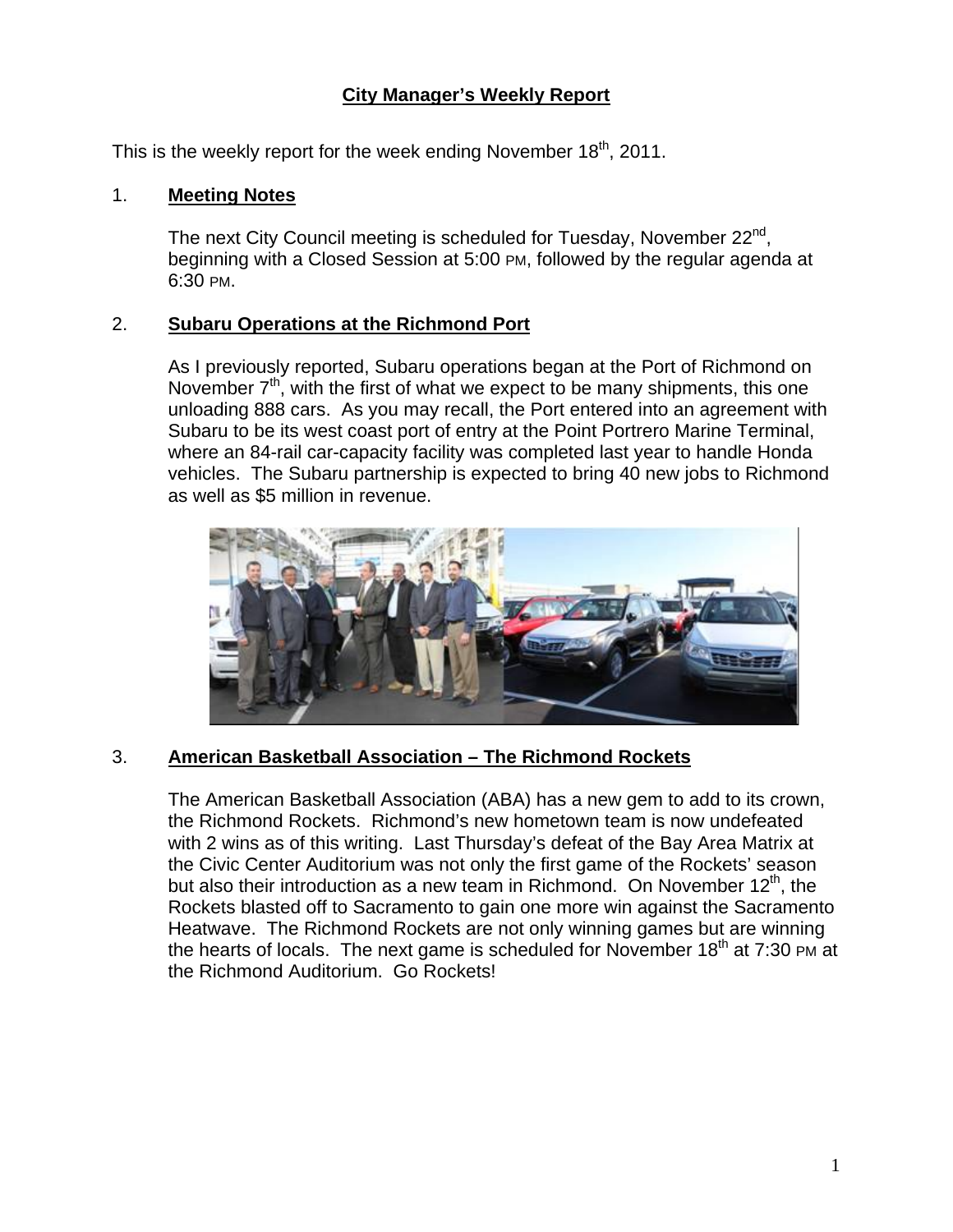

#### 4. **The Richmond Community Makes Final Pitch for Lawrence Berkeley National Laboratory**

A video featuring various community leaders and members welcomes the Lawrence Berkeley National Laboratory (LBNL) to the City of Richmond. The video highlights the benefits of being located in Richmond and the opportunities that LBNL would mean for the Richmond community. Videos feature the city manager; Dr. Bruce Harter, West Contra Costa Unified School District superintendent; Jennifer Lyle, director of Building Blocks for Kids; Jordan Simmons, director of East Bay Center for the Performing Arts; Menbere Aklilu, owner of Salutés Restaurant; Wayne Ellis, vice president of Local 159 Plumbers' Union; Scott Shackleton, assistant dean of the Richmond Field Station; and Tierra Andrews, Richmond BUILD graduate and construction intern. You can view the clips at www.ci.richmond.ca.us/lbnl. LBNL is expected to make a decision on the preferred site for their second campus by the end of November.



5. **Engineering Department Submits Application for Approval of Quiet Zone at the S.4th/Cutting Crossing Boulevard Paving is Complete**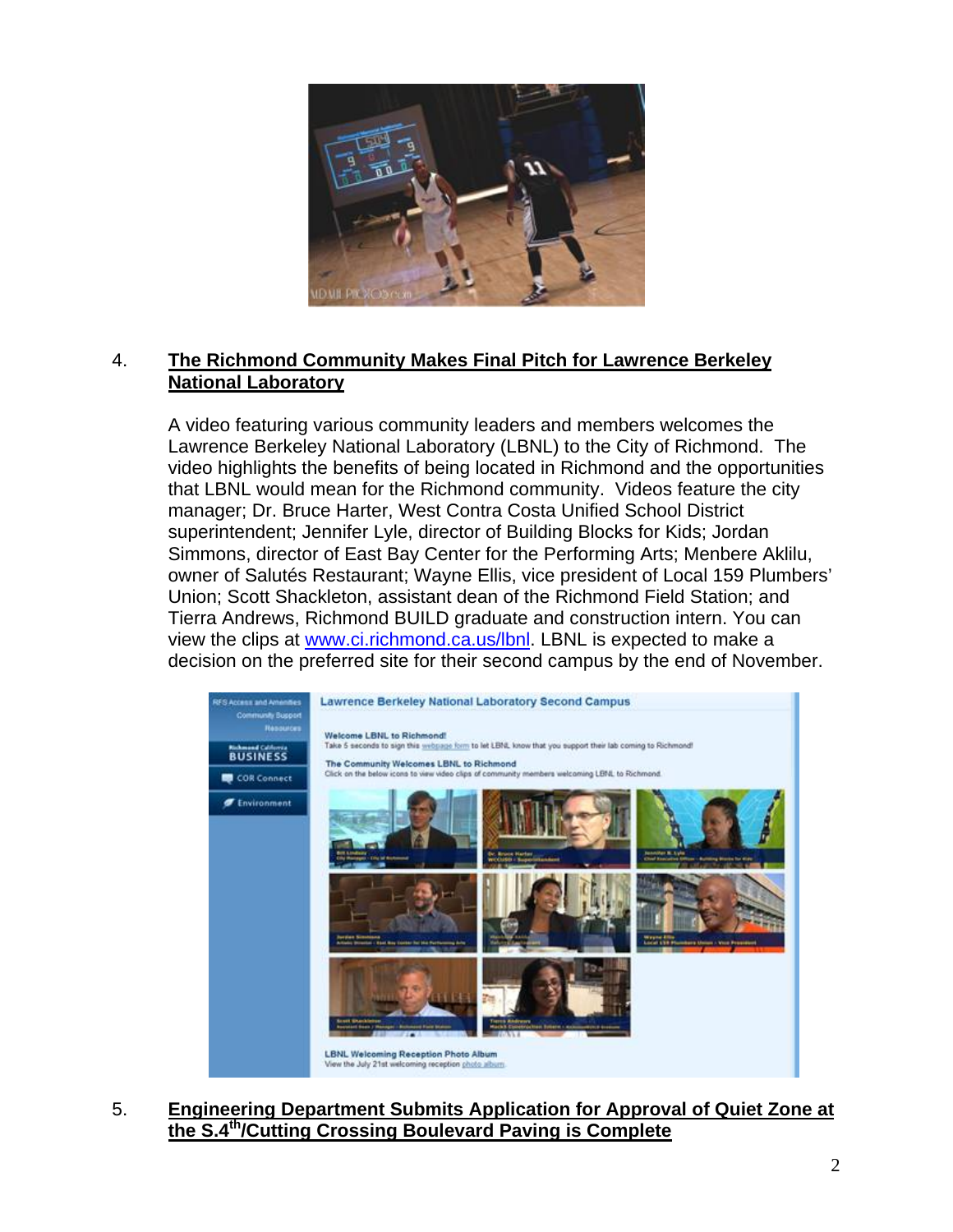On November 16<sup>th</sup>, the Engineering Department submitted an application to the Federal Railroad Administration (FRA) for approval of a quiet zone (West Six) at the  $S.4<sup>th</sup>$  Street/Cutting Boulevard crossing. We anticipate that the FRA will approve a quiet zone at this crossing upon expiration of the 60-day comment period.

Establishment of the West Six quiet zone is part of the Port's obligation to establish quiet zones at all of the crossings between the Richmond Parkway and Cutting Boulevard, a condition of approval of the Conditional Use Permit for the Pt. Potrero Marine Terminal auto facility expansion project.

To date, there are seven quiet zones in Richmond:

- North One (Atlas and Giant)
- West One (Richmond Ave)
- West Two (Garrard, Cutting and Canal)
- West Three/Four (Richmond Parkway [both crossings] and Ohio)
- West Five  $(S, 2^{nd}$  Street and S.  $3^{rd}$  Street)
- South One (Marina Way South [southern crossing], Regatta and Marina Bay Parkway)

# 6. **Carlson Boulevard Paving is Complete**

All of the paving on Carlson Boulevard is complete. This was a major milestone in a challenging project that has been underway for the past two years. In addition to placing almost 20 thousand tons of asphalt, this multi-phase project involved several major utilities and the need to maintain continuous traffic flow on a very busy thoroughfare. As a last order of work, the contractor has begun raising all of the manholes and water valves up to the new grade of finished pavement. Following the city's required one-week waiting period for new pavement, the final striping and crosswalks should be applied next week, weather (and especially temperature) permitting.

# 7. **Stormwater Program Update**

Six weeks after the Coastal Clean-up in September, 28 members of a local Cub Scout troop performed a trash assessment on Shimada Strand, just west of Meeker Slough and the mouth portion of Baxter Creek. The scouts categorized 700 pieces of trash to help the stormwater program with its short-term trash reduction plan and stormwater permit compliance. Trash from fast food or convenience items comprised one-third of the trash collected. Almost one-half consisted of other plastic and polystyrene items. The scouts found a significant increase from previous assessments in plastic shot gun waddings (little plastic pieces eliminated after firing a shot gun) along the shoreline. Previous assessments along Shimada Strand were conducted in the spring and summer months. The waddings probably washed up on shore from other parts of the bay and perhaps the delta.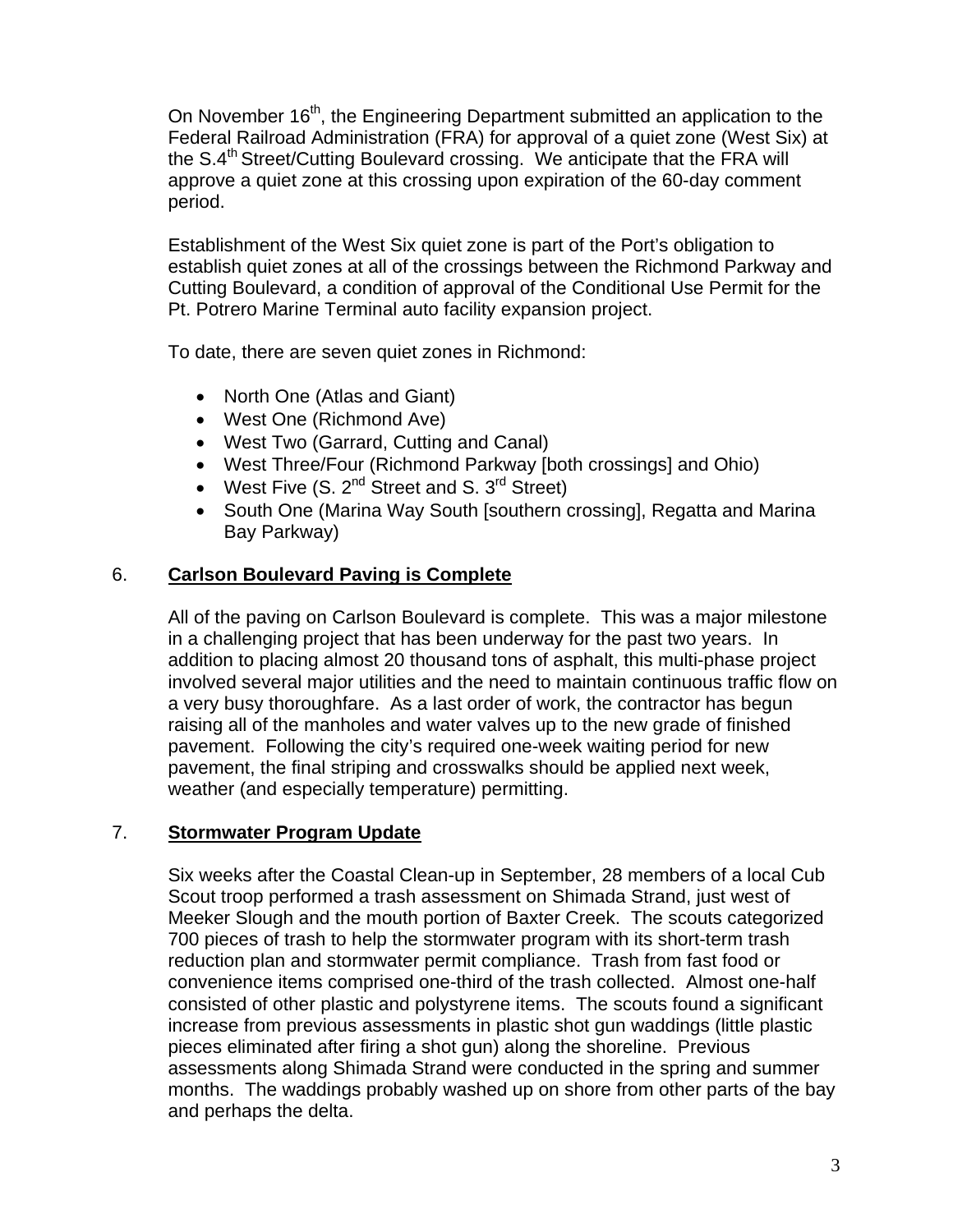# 8. **Paratransit Fares and Payment Policies to Change in January**

Since 1976, Richmond Paratransit has been providing low-cost transportation services to seniors and persons with disabilities in the Greater Richmond Area with wheel-chair accessible vehicles. Starting January  $3<sup>rd</sup>$ , 2012, the cost per trip will increase due to the rising cost of fuel and operations. Also, for security reasons, drivers will no longer accept cash, checks, or tickets but only the new coupons.

New fare and purchase information is as follows:

# **FARE**

- One-way trip scheduled at least 10 days in advance will cost \$4.00 (2 coupons)
- One-way trip scheduled the same day will cost \$6.00 (3 coupons)

# **PURCHASE**

- **Coupon books must be purchased prior to booking a trip.**
- Coupon books can now be purchased through the Cashier's Office at City Hall, in person, by phone or by mail. The Cashier's Office is located on the 2<sup>nd</sup> Floor of the City Hall at 450 Civic Center Plaza, and can be contacted at (510) 620-5533.
- Coupons will be sold in books of 10 and will cost \$20.00.

# **EXCHANGES**

- If a Richmond Paratransit client has any van tickets, these can be exchanged for coupons at the Richmond Paratransit Office, located on the 3<sup>rd</sup> Floor at 440 Civic Center Plaza.
- The exchange period will be from November  $15<sup>th</sup>$  to June  $30<sup>th</sup>$ , 2012.

#### **Please note Richmond Paratransit will be closed for business from**  December 26<sup>th</sup> through January 2<sup>nd</sup>, 2012.

Should you have any questions or concerns regarding the changes starting January 3rd, please contact Richmond Paratransit at (510) 307-8026.

# 9. **Community Choice Aggregation Workshop**

The City of Richmond and Marin Energy Authority will host a Community Workshop to inform all Richmond residents and community members about the City's evaluation of Community Choice Aggregation.

Community Choice Aggregation is a system that allows local government to procure electric energy for residents and businesses. The City is considering an option to join the Marin Energy Authority and participate in the only Community Choice Aggregation program in California: Marin Clean Energy. Marin Clean Energy provides 27% renewable energy, over 10% more than PG&E provides, at comparable rates.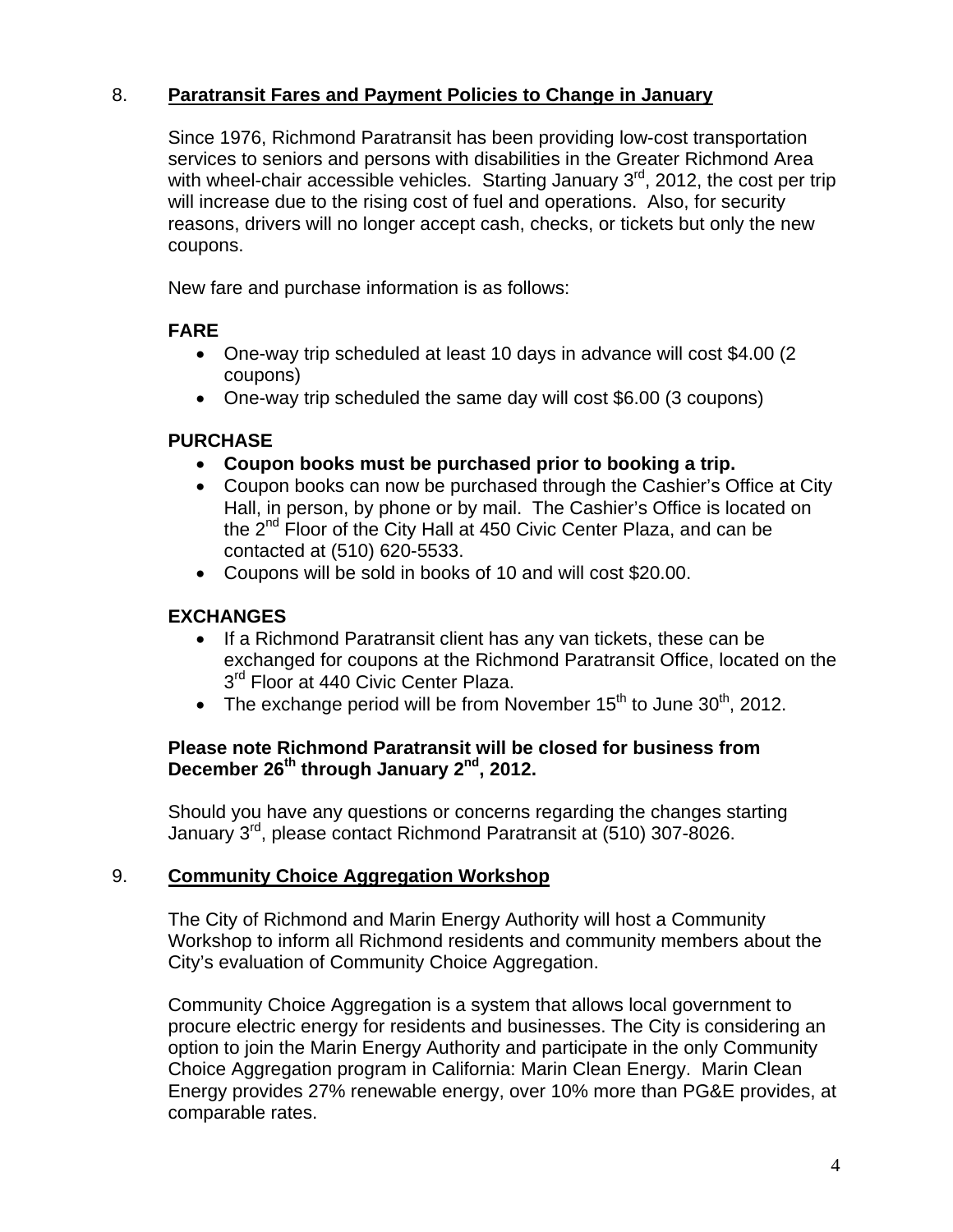Please consider attending a workshop to find out more about the Marin Clean Energy Program and provide input for the City's evaluation of participating in Community Choice Aggregation. The meeting will take place in the City Council Chambers on Wednesday, November 30, 2011, from 6:00 PM – 7:30 PM. Please RSVP at: http://ccacommunityworkshop.eventbrite.com. More information can be found at: www.richmondenvironment.org



# 10. **City of Richmond Attends Equity Summit in Detroit, Michigan**

Members of the City of Richmond's Environmental and Health Initiatives team, Lina Velasco, LaShonda Wilson, Gabino Arredondo, and Jennifer Ly received scholarships from PolicyLink, a national research and action institute dedicated to advancing equity, to attend Equity Summit 2011: "Healthy Communities, Strong Regions, A Prosperous America" in Detroit, Michigan on November 8-11.

Equity Summit 2011 is the fourth national PolicyLink Summit, focusing on the nation's demographic transformation and how to create an equity-driven growth model that reverses disparities while creating jobs and strengthening the economy. More than 2,200 advocates, activists, policymakers, foundation officials, and equity leaders from across the U.S. attended the summit and shared in a vision for more sustainable and equitable development with access to jobs, transportation, education, health, and housing for all.

Lina Velasco, City of Richmond senior planner, presented on the City's Community Health and Wellness element on a session titled, "Planning for Health Equity: Advancing Policy, Systems Change, and the Built Environment." The City of Richmond is one of a few cities in the nation that has an element dedicated to Community Health and Wellness in the General Plan Update. Richmond was represented at the summit by a delegation that included Richmond community organization leaders and members. You can view the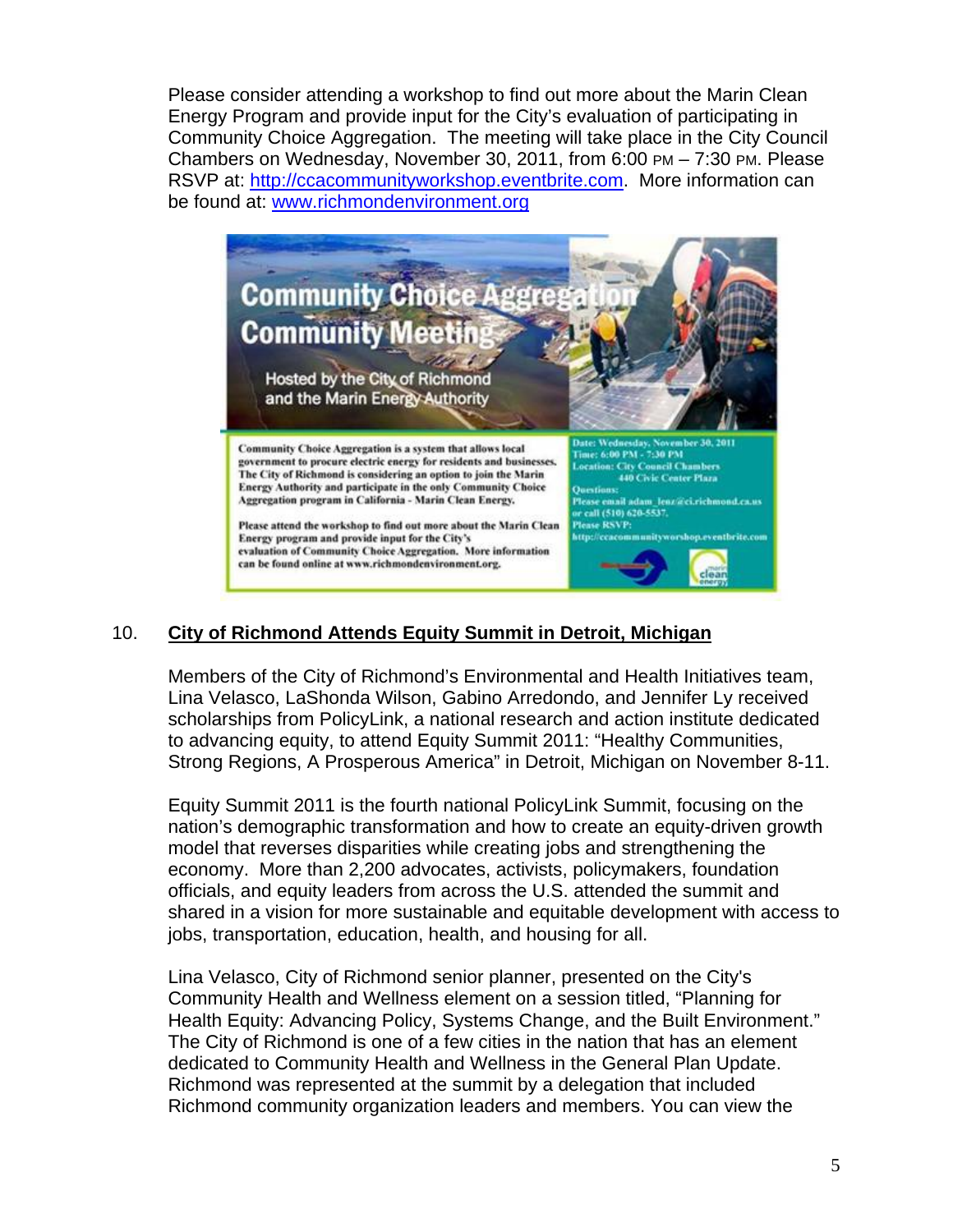summit framing paper: America's Tomorrow - Equity is the Superior Growth Model.



#### 11. **Urban Agriculture Assessment**

The City of Richmond has released the Urban Agriculture Assessment, an implementing action of the Community Health and Wellness Element of the General Plan 2030. The City guided development of the assessment prepared by MIG in collaboration with PolicyLink, Contra Costa Health Services, University of California, Berkeley, Richmond urban agriculture organizations, and the greater Richmond community. Funding for the assessment was provided in part by The California Endowment.

The Urban Agriculture Assessment examines the potential for urban agriculture in Richmond and its role in achieving an equitable food system, providing information about existing urban agriculture activities, the types of activities that might be developed in the future to meet identified needs, and how the food produced through urban agriculture activities fits into the broader system of food production and distribution that shapes how Richmond residents eat. The City of Richmond has as its goal to support urban agriculture activities in Richmond, cohosting the Urban Agriculture Summit in June 2011 and providing feedback on the development of a Richmond Grocery Gap Report as part of this effort.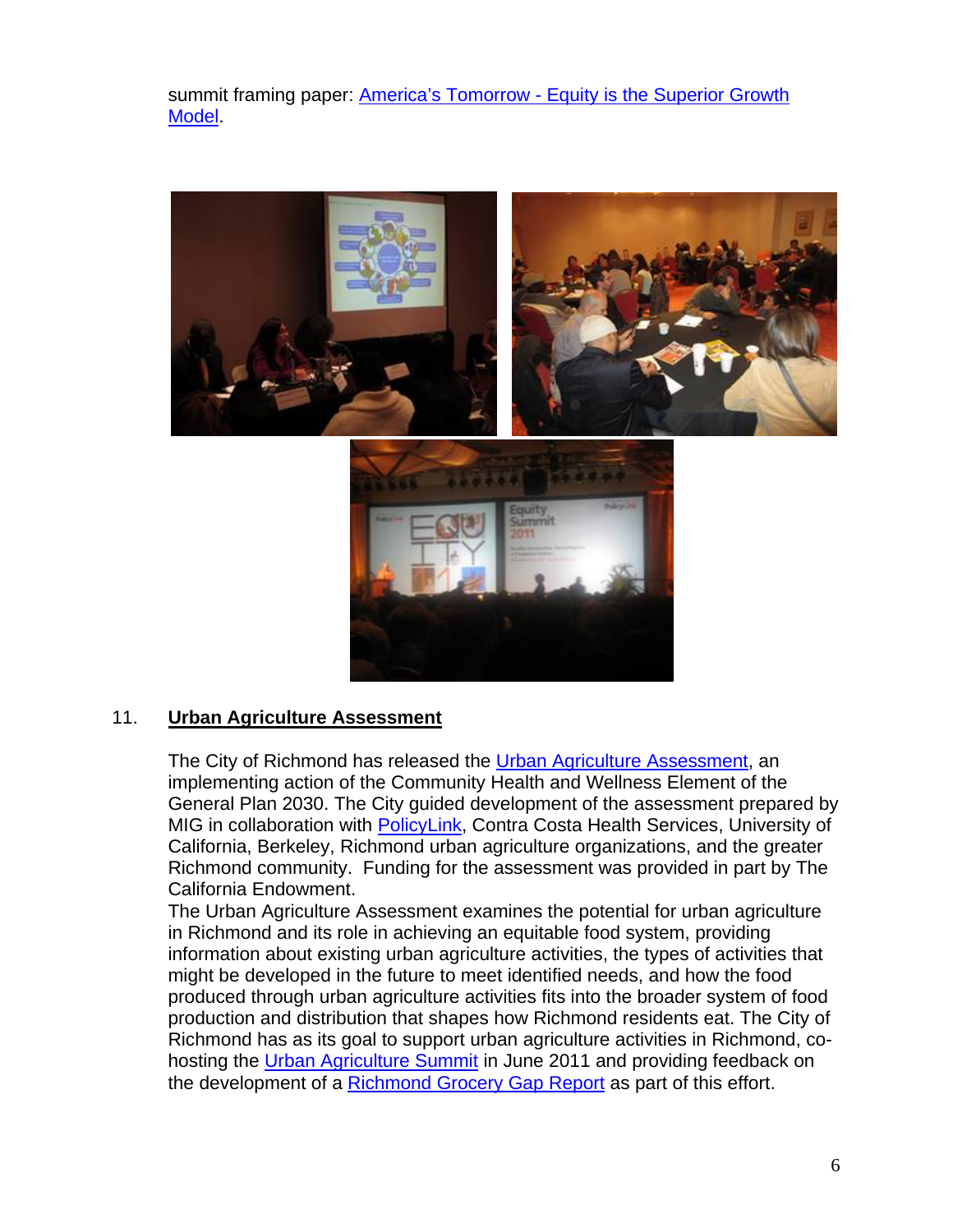

#### 12. **City of Richmond Presents at** *Food Justice: Honoring Our Roots, Growing the Movement* **Conference in Oakland**

The City of Richmond, Bay Area LISC, Kaiser, and Urban Tilth presented at the 15<sup>th</sup> annual Food Justice: Honoring Our Roots, Growing the Movement Conference in Oakland on November 5-8 hosted by Community Food Security Coalition. Shasa Curl from the City Manager's Office, presented on the session titled, "Role of the Intermediary," highlighting the City's partnerships with TCE, Kaiser, LISC, and several local CBOs in the Community Health and Wellness Element implementation.

# 13. **Procurement for 2014 and Beyond Solid Waste Post-Collection Services**

The City of Richmond's contract with Republic Services for solid waste postcollection services, which includes recyclables, green waste, hazardous waste, transport, and disposal, expires at the end of 2013. The City of Richmond has been participating in strategic waste planning sessions with RecycleMore, the agency that represents West Contra Costa cities, and member cities to plan for post-collection services for 2014 and beyond. All member cities have passed City Council resolutions committing to a joint service procurement process to leverage the volume of waste to ensure the best services at the most competitive prices. The public is welcome to attend RecycleMore monthly board meetings generally held on the first Thursday of each month at 7:00 PM at the City of San Pablo Council Chambers. Meeting packets are available here: http://www.recyclemore.com/content/board-meeting-minutes.

#### 14. **Recreation Highlights**

Aquatics: On October  $27<sup>th</sup>$ , the Richmond Municipal Natatorium, otherwise known as "The Plunge," was highlighted on the popular television series, "Eye on the Bay." Brian Hackney, the host, stopped by the Plunge for a short interview with Arecia Yee, Aquatics Coordinator, and a glance at the beautiful facility.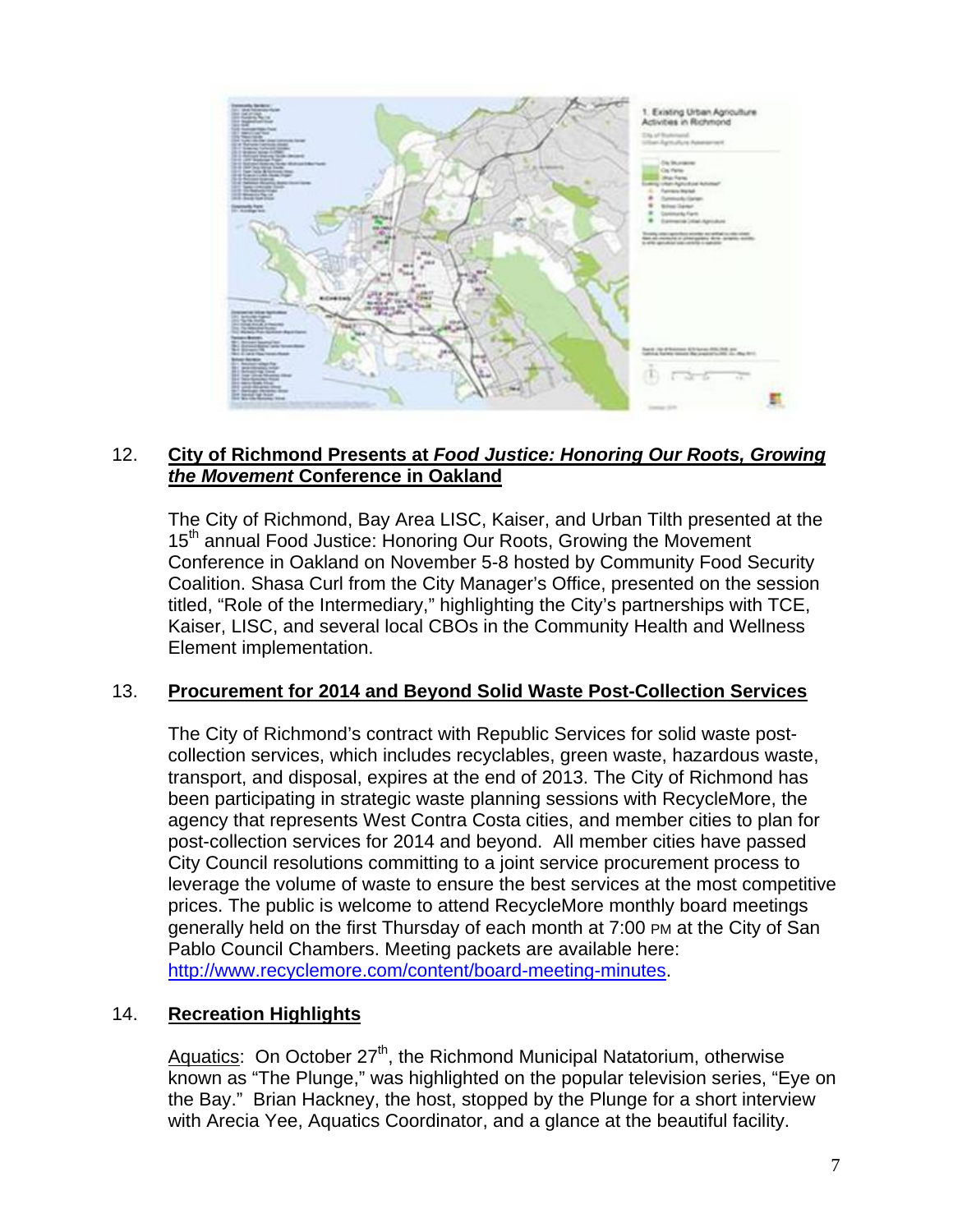Floating Pumpkins: The Recreation Department held its annual floating pumpkin patch at the Plunge on Saturday, October 29<sup>th</sup>. Over 150 guests enjoyed the water and picked a floating pumpkin to take home.

#### 15. **Pavement Updates**

Chrisp Co., the subcontractor for Ghilotti Brothers, Inc., has completed the edge lines (edge of pavement) and left turn lane (channelization) striping on Carlson Boulevard, Marina Bay Parkway, Cutting Boulevard, Canal Boulevard, Castro Street (partial completion) and the Richmond Parkway.

#### 16. **Public Works Updates**

Parks and Landscaping Division: During the past week, crews completed vegetation clean up on Lobos Court; pruning around the Civic Center Plaza; completed the landscape rehabilitation on Robert H. Miller and Blume Drives; repaired a damaged fence on the Richmond Parkway; constructed a new pathway for the Richmond Police Department; and the tree maintenance crew removed multiple trees on Bissell Avenue and throughout the city.



Civic Center Plaza Pruning



New Pathway at the Richmond Police Department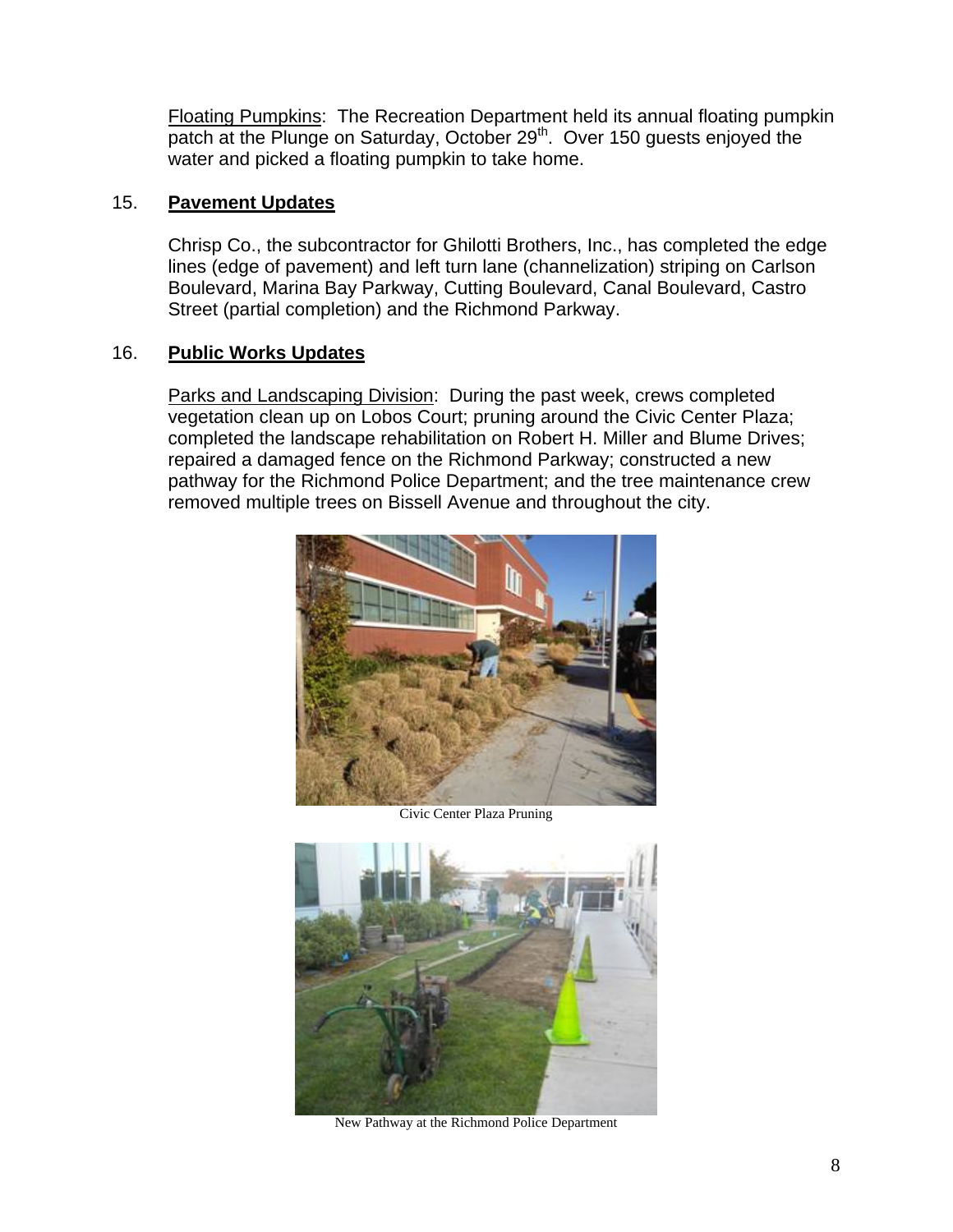Next week, crews will begin work on sidewalk grinding to reduce tripping hazards; continue with the Bay Trail landscape rehabilitation project with additional planting; continue weed abatement and managing vegetation along the Richmond Parkway; and will complete the center medians rehabilitation project on Robert H. Miller and Blume Drives.

Facilities Maintenance Division: This week, work began on installation of perimeter lighting at Shields-Reid Park. Electricians repaired circuits within the Council Chambers; repaired a conduit hit on Hillview Drive; repaired a street light conduit on Robert H. Miller Drive; and continued to provide support for the repairs of the Point Molate high-voltage transformers that provide power to the Point Molate wastewater treatment plant.

Carpenters made repairs to the auditorium hardwood flooring; began working on the wall of the museum where there had been a leak; and removed recyclables from the main library reading room.

Painters completed the painting of a portion of the auditorium hallway; washed the north wall of the Parchester Community Center; and painted the newlyinstalled storage shed at the May Valley Community Center.

Stationary engineers repaired boilers at the auditorium and the museum; repaired the stove at the senior center after a small fire; replaced a furnace at the corporation yard; and cleared a sewage line at Fire Station 63. The utility workers waxed floors at the Richmond Art Center and prepared to wax the floors at Booker T. Anderson and May Valley Community Centers, as well as the Senior Annex and the Recreation Complex.

Streets Division: During the past week, paving crews completed San Jose, Van Fleet and San Joaquin Avenues to the west end, as well as Chanslor Avenue from  $1<sup>st</sup>$  to  $4<sup>th</sup>$  Streets. Next week, crews will be working from the pothole list.



Laying of Asphalt on Van Fleet Avenue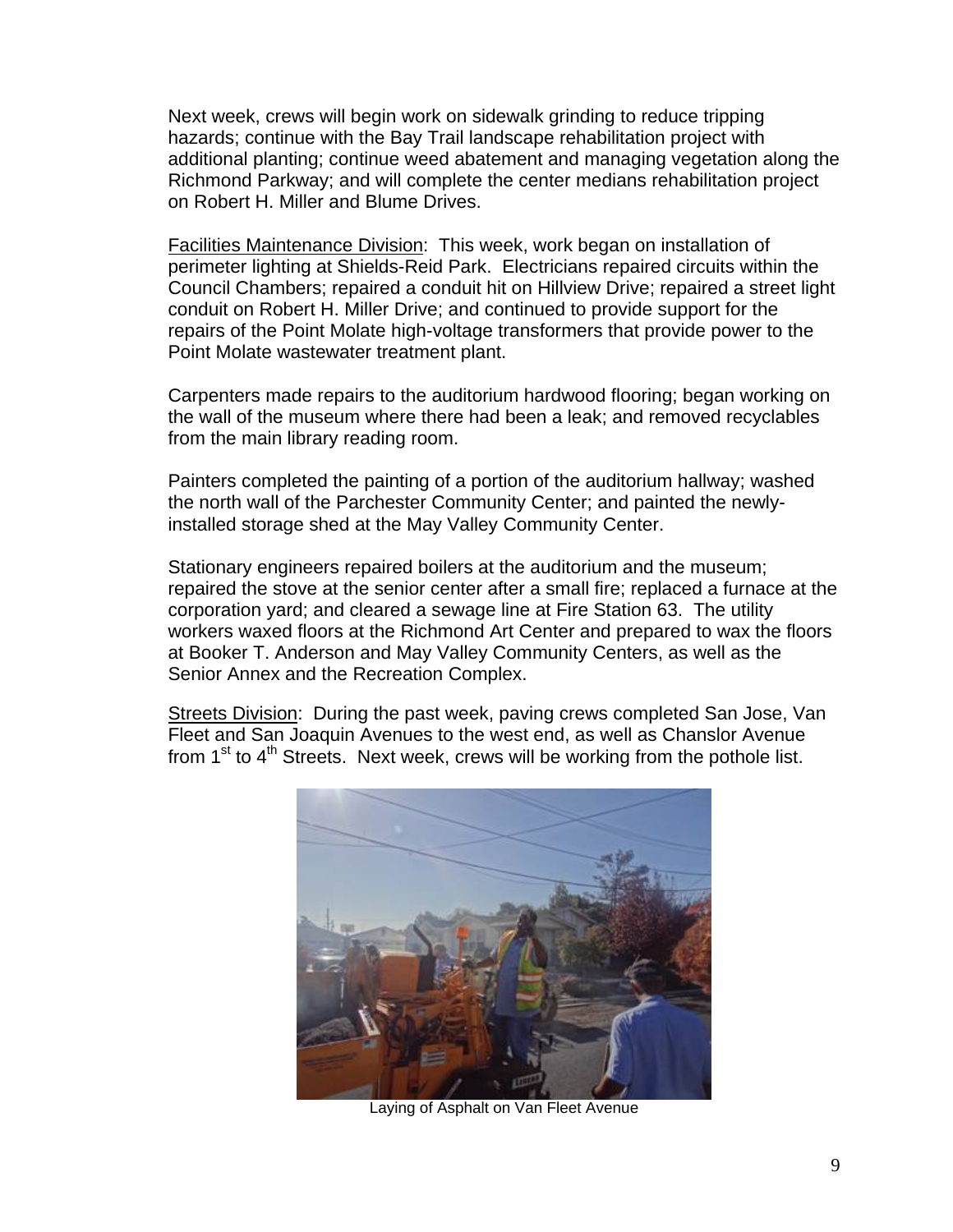

Resurfaced Van Fleet Avenue

There will be no street sweeping of the Richmond Annex, Parkview/Panhandle Annex and Eastshore areas due to the upcoming Thanksgiving Holiday.

#### 17. **Annual Sewer Pipeline Repair and Rehabilitation Projects**

The City and Veolia continued work on the 2011/2012 annual sewer pipeline repair and rehabilitation project. A summary of work in progress is listed below:

| Installed 8" Mainlines                                                              | Paving Completed                                                                                          | Point Repair Work                                                                  | <b>Work Locations</b><br>Scheduled for Next<br>Week                                                                       |
|-------------------------------------------------------------------------------------|-----------------------------------------------------------------------------------------------------------|------------------------------------------------------------------------------------|---------------------------------------------------------------------------------------------------------------------------|
| Wall Avenue between<br>South 41 <sup>st</sup> and South<br>49 <sup>th</sup> Streets | Center, Ohio, and<br>Florida Avenues<br>between Carlson<br>Boulevard and South<br>37 <sup>th</sup> Street | Eddy Street south of<br>Tewksbury Avenue                                           | Paving trench on Ohio<br>Avenue between South<br>37 <sup>th</sup> Street and end east<br>of South 42 <sup>nd</sup> Street |
| South 47 <sup>th</sup> Street north<br>from Wall Avenue to<br>end                   |                                                                                                           | <b>Hellings Avenue</b><br>between 18 <sup>th</sup> and<br>20 <sup>th</sup> Streets | Continue 8" mainline<br>installation on South<br>39 <sup>th</sup> Street between<br>Wall and Ohio Avenues                 |
| South 39 <sup>th</sup> Street<br>between Wall and Ohio<br>Avenues                   |                                                                                                           | <b>Esmond Avenue</b><br>between 15 <sup>th</sup> and<br>17 <sup>th</sup> Streets   | 8" mainline installation<br>on Florida Avenue<br>between South 39th and<br>South 41 <sup>st</sup> Streets                 |
| $\overline{42}^{\text{nd}}$ Street between<br>Roosevelt and Wilson<br>Avenues       |                                                                                                           |                                                                                    | 8" mainline installation<br>on Wilson Avenue<br>between 44 <sup>th</sup> Street and<br>Garvin Avenue                      |
| 43 <sup>rd</sup> Street between<br>Roosevelt and Wilson<br>Avenues                  |                                                                                                           |                                                                                    |                                                                                                                           |

Any questions related to the ongoing 2011/2012 annual sewer pipeline repair and rehabilitation project may be directed to Mr. Fadi Alabbas at (925) 323-8937.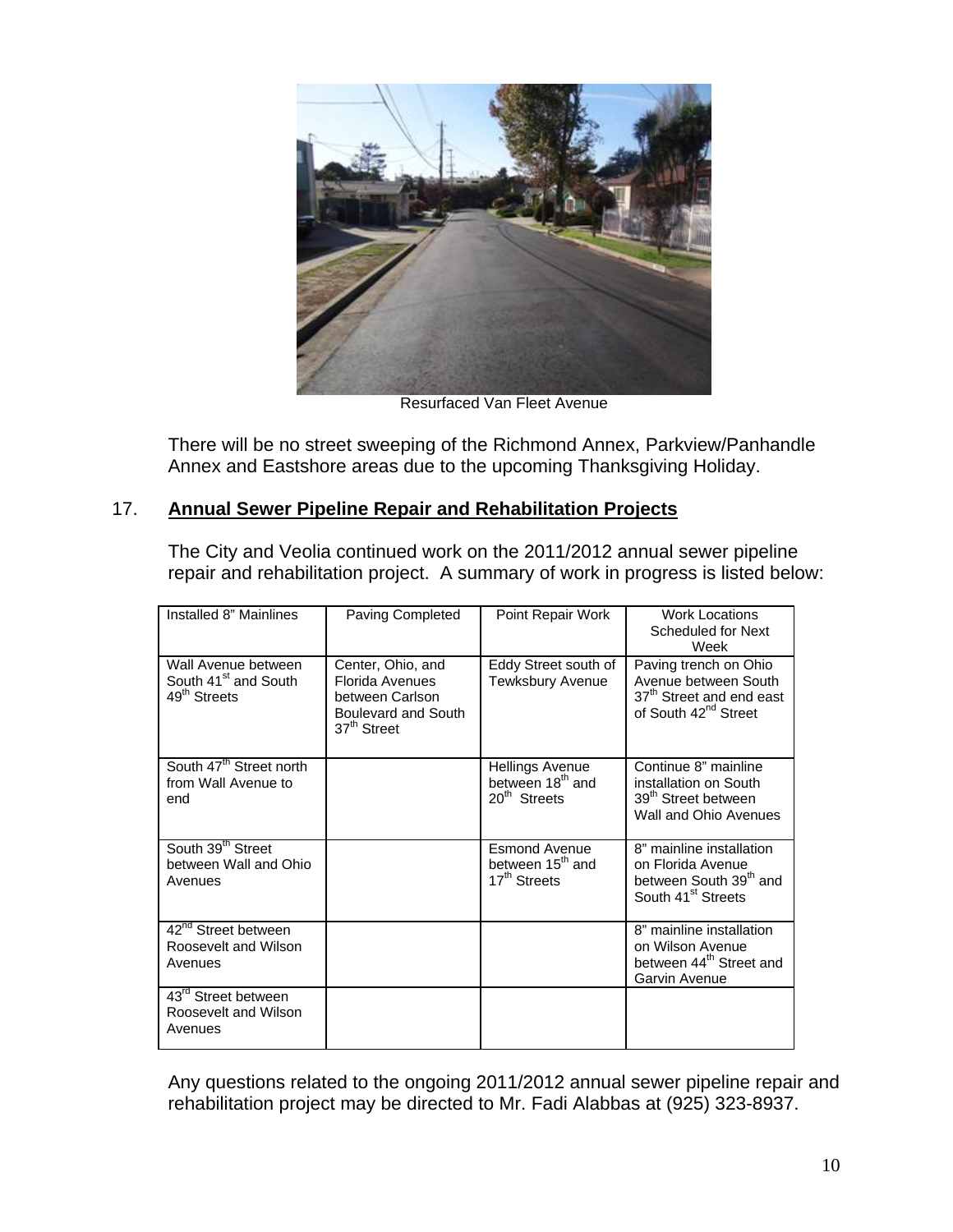Those interested may also follow our daily Twitter updates at www.twitter.com/CoR\_Engineering.

#### 18. **Website Notes**

The City's website has a utility that allows access to documents on a subscription basis. The *Notify Me* utility can be accessed by using the following link: www.ci.richmond.ca.us/list.aspx

The following list summarizes the published documents that can be subscribed to on the City of Richmond's website. I have listed the total subscribers by document for your review.

| <b>Published List</b>                              | <b>Subscriber</b><br><b>Count</b> |
|----------------------------------------------------|-----------------------------------|
| <b>City Manager's Weekly Report</b>                | 444                               |
| <b>Community Events Calendar</b>                   | 507                               |
| Council Agenda                                     | 622                               |
| Design Review Board Agendas                        | 213                               |
| <b>Environmental Initiatives</b>                   | 797                               |
| Graffiti Abatement Volunteer Program               | 231                               |
| Neighborhood Council - East shore Community Center | 28                                |
| Neighborhood Council - Shields-Reid Agenda         | 24                                |
| Neighborhood Council - Atchison Village Agenda     | 35                                |
| Neighborhood Council - Fairmede-Hilltop Newsletter | 32                                |
| Neighborhood Council - Marina Bay Agenda           | 42                                |
| Neighborhood Council - May Valley Newsletter       | 28                                |
| Neighborhood Council - North & East Newsletter     | 48                                |
| Neighborhood Council - Panhandle Annex Newsletter  | 12                                |
| Neighborhood Council - Park Plaza Newsletter       | 21                                |
| Neighborhood Council - Pt. Richmond Newsletter     | 48                                |
| Neighborhood Council - Pullman Track Newsletter    | 29                                |
| Neighborhood Council - Richmond Annex Newsletter   | 44                                |
| Neighborhood Council - Richmond Heights Newsletter | 34                                |
| Neighborhood Council - Richmore Village Newsletter | 27                                |
| <b>Planning Commission Agendas</b>                 | 260                               |
| <b>Planning Quarterly Newsletter</b>               | 604                               |
| <b>Richmond Community Fund Advisory Board</b>      | 219                               |
| <b>Richmond Shoreline Volunteers</b>               | 305                               |
| Total                                              | 4,658                             |

If you have suggestions for other documents that should be added to our *Notify Me* collection, please let us know.